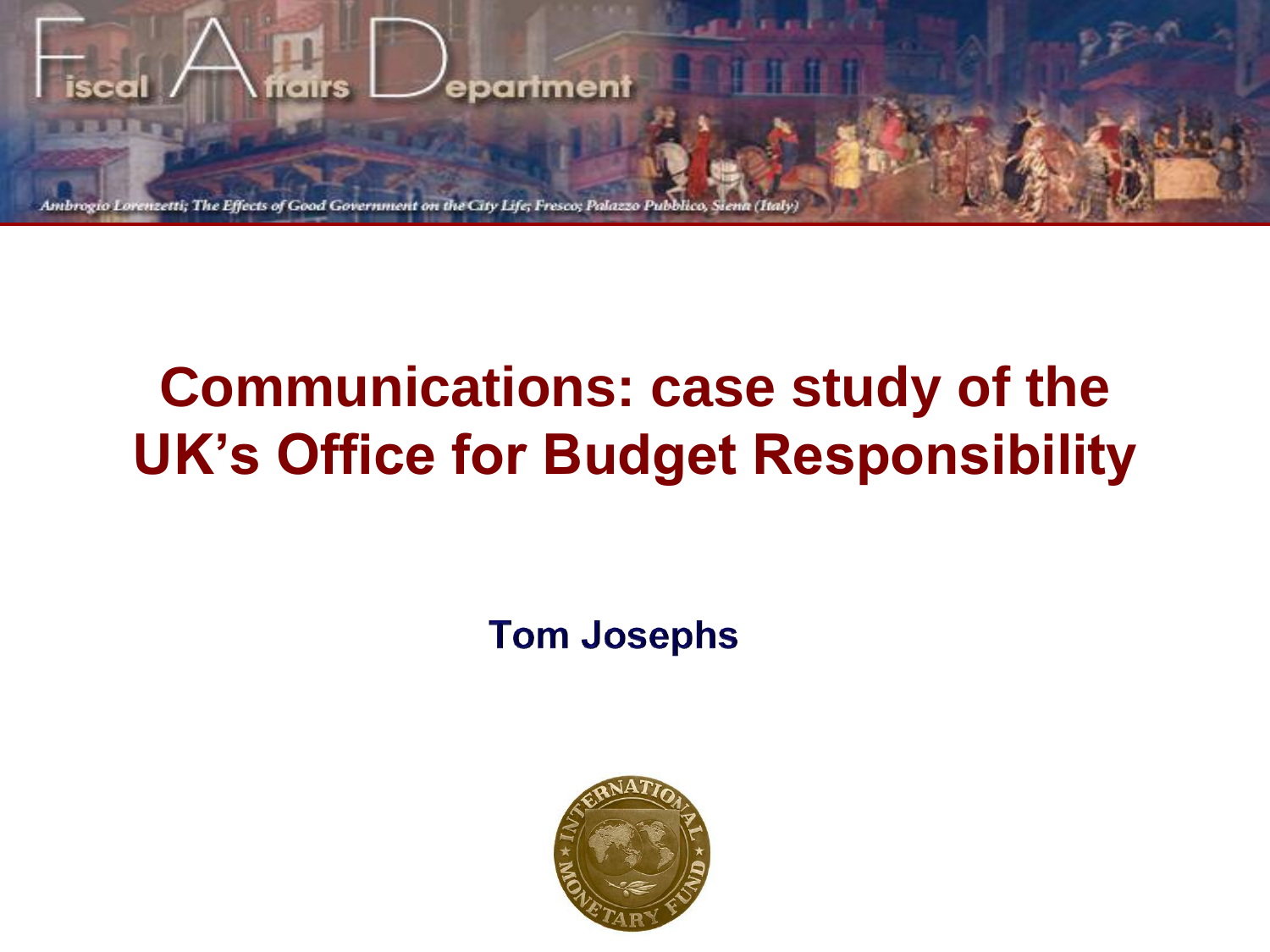

# **1) Objectives of approach to communication**

**2) Increasing transparency**

**3) Communication channels**

**4) Communication 'strategy'**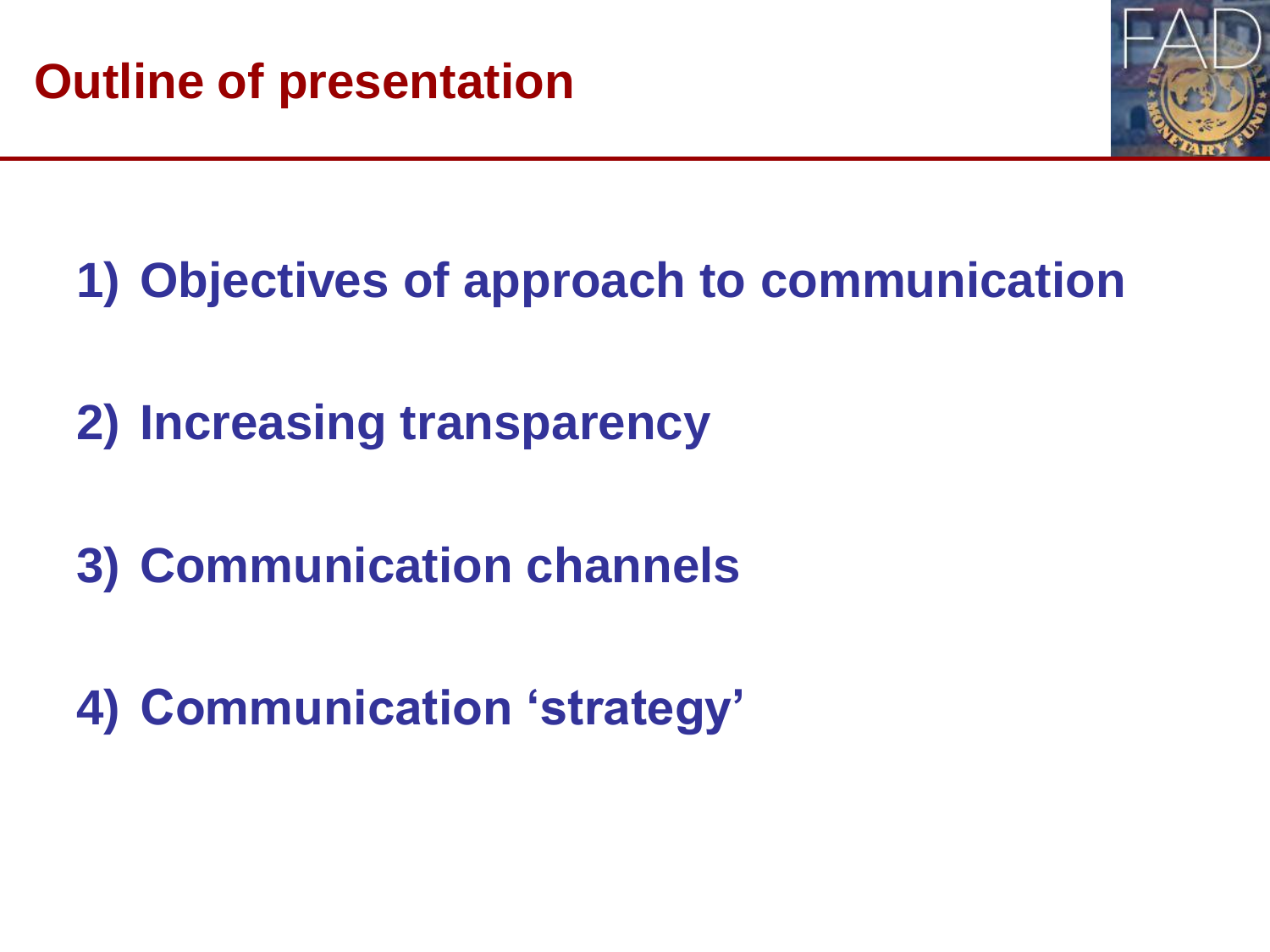# **1. Objectives of approach to communication Credibility, independence, transparency**



- **Provide credible, independent, transparent analysis**
- **Transparency is key: "I was convinced…that the biggest contribution we could make to the quality of fiscal policy and debate was to increase significantly the transparency of official fiscal forecasts and analysis"**

*Robert Chote, 2013, Britain's fiscal watchdog: a view from the kennel*

- **Why is transparency so important?**
	- **Improve public understanding and policy debate**
	- **Build trust in the council**
	- **Analytical self-discipline**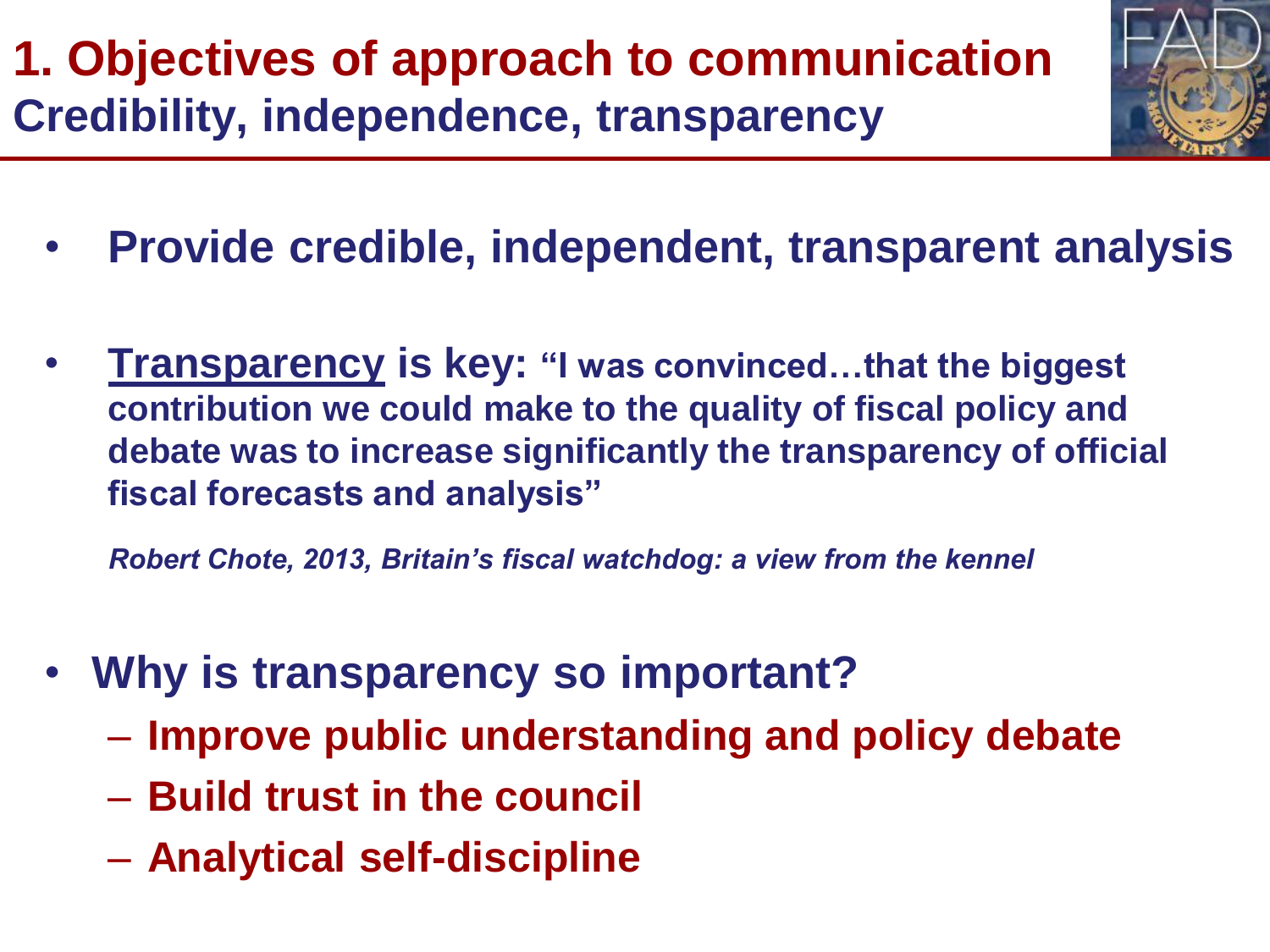## **2a. Increasing transparency Full detail on assumptions and models**

### **A. Determinants of the fiscal forecast**

|                                                  | Percentage change on previous year unless otherwise specified |         |         |          |         |         |         |
|--------------------------------------------------|---------------------------------------------------------------|---------|---------|----------|---------|---------|---------|
|                                                  | Outturn                                                       |         |         | Forecast |         |         |         |
|                                                  | 2010-11                                                       | 2011-12 | 2012-13 | 2013-14  | 2014-15 | 2015-16 | 2016-17 |
| <b>GDP and its components</b>                    |                                                               |         |         |          |         |         |         |
| Real GDP                                         | 2.2                                                           | 0.5     | 1.0     | 2.3      | 2.8     | 3.1     | 3.0     |
| Nominal GDP $(E \text{ billion})^T$              | 1478                                                          | 1521    | 1576    | 1652     | 1740    | 1839    | 1941    |
| Nominal GDP <sup>1</sup>                         | 5.1                                                           | 2.9     | 3.6     | 4.8      | 5.3     | 5.7     | 5.6     |
| Nominal GDP (centred end-March)                  | 3.4                                                           | 3.3     | 4.3     | 5.1      | 5.5     | 5.7     | 5.4     |
| Wages and salaries <sup>2</sup>                  | 1.5                                                           | 1.7     | 2.1     | 4.1      | 5.2     | 5.6     | 5.6     |
| Non-oil PNFC profits <sup>2,3</sup>              | $-1.0$                                                        | 11.9    | 4.7     | 6.9      | 9.6     | 9.4     | 9.2     |
| Non-oil PNFC net taxable income <sup>2,3</sup>   | 5.1                                                           | 15.0    | 6.8     | 7.2      | 7.3     | 6.8     | 6.5     |
| Consumer spending <sup>2,3</sup>                 | 5.4                                                           | 3.2     | 3.8     | 3.9      | 4.8     | 5.6     | 5.6     |
| <b>Prices and earnings</b>                       |                                                               |         |         |          |         |         |         |
| GDP deflator                                     | 2.7                                                           | 2.2     | 2.7     | 2.5      | 2.5     | 2.5     | 2.5     |
| RPI (September)                                  | 4.6                                                           | 5.6     | 3.0     | 2.3      | 2.6     | 3.7     | 4.0     |
| CPI (September)                                  | 3.1                                                           | 5.2     | 2.6     | 1.9      | 1.9     | 2.0     | 2.0     |
| Whole economy earnings growth                    | 0.9                                                           | 2.1     | 2.4     | 3.5      | 4.4     | 4.5     | 4.6     |
| Key fiscal determinants                          |                                                               |         |         |          |         |         |         |
| Claimant count (millions) <sup>4</sup>           | 1.47                                                          | 1.58    | 1.66    | 1.61     | 1.49    | 1.31    | 1.16    |
| Employment (millions)                            | 29.1                                                          | 29.1    | 29.1    | 29.3     | 29.5    | 29.8    | 30.1    |
| VAT gap (per cent)                               | 10.1                                                          | 9.7     | 9.3     | 9.3      | 9.3     | 9.3     | 9.3     |
| Financial and property sectors                   |                                                               |         |         |          |         |         |         |
| Equity prices (FTSE All-share index)             | 2885                                                          | 2917    | 3138    | 3290     | 3465    | 3662    | 3866    |
| HMRC financial sector profits <sup>1,3,5</sup>   | 4.0                                                           | $-10.0$ | 3.7     | 6.8      | 5.4     | 4.0     | 3.4     |
| Financial sector net taxable income <sup>1</sup> | 11.6                                                          | $-6.0$  | 2.4     | 8.2      | 7.1     | 7.0     | 6.5     |
| Residential property prices <sup>6</sup>         | 5.3                                                           | $-0.7$  | -0.6    | 0.5      | 3.3     | 4.5     | 4.5     |
| Residential property transactions                | $-1.7$                                                        | 1.5     | $-1.5$  | 18.8     | 15.6    | 7.4     | 6.2     |
| Commercial property prices <sup>7</sup>          | 0.1                                                           | 2.9     | 0.9     | 4.5      | 5.5     | 5.1     | 4.1     |
| Commercial property transactions <sup>7</sup>    | 8.5                                                           | $-3.3$  | $-0.8$  | 1.8      | 4.7     | 5.9     | 5.9     |
| Volume of share transactions                     | $-13.0$                                                       | $-16.0$ | 2.4     | 2.3      | 2.8     | 3.1     | 3.0     |
| Oil and gas                                      |                                                               |         |         |          |         |         |         |
| Oil prices (\$ per barrel) <sup>3</sup>          | 80                                                            | 111     | 118     | 112      | 105     | 99      | 95      |
| Oil prices (£ per barrel) <sup>3</sup>           | 52.0                                                          | 69.2    | 74.4    | 70.2     | 65.9    | 62.5    | 60.0    |
| Gas prices (p/therm)                             | 43.4                                                          | 60.6    | 63.4    | 63.5     | 59.6    | 56.1    | 53.6    |
| Oil production (million tonnes) <sup>3,8</sup>   | 63.0                                                          | 51.9    | 48.3    | 47.7     | 47.2    | 46.6    | 44.7    |
| Gas production (billion therms) $^{3,8}$         | 20.6                                                          | 16.1    | 16.1    | 15.9     | 15.6    | 15.6    | 14.9    |
| Interest rates and exchange rates                |                                                               |         |         |          |         |         |         |
| Market short-term interest rates                 |                                                               |         |         |          |         |         |         |
| (per cent) $9$                                   | 0.7                                                           | 1.0     | 1.0     | 0.8      | 1.0     | 1.7     | 2.3     |
| Market gilt rates (per cent) <sup>10</sup>       | 2.8                                                           | 2.2     | 2.3     | 2.8      | 3.2     | 3.5     | 3.8     |
| Euro/Sterling exchange rate                      | 1.18                                                          | 1.16    | 1.18    | 1.18     | 1.18    | 1.17    | 1.17    |

### **B. Change in oil and gas revenue forecast**

|                              | £ billion |         |         |         |         |         |
|------------------------------|-----------|---------|---------|---------|---------|---------|
|                              | Forecast  |         |         |         |         |         |
|                              | 2012-13   | 2013-14 | 2014-15 | 2015-16 | 2016-17 | 2017-18 |
| December forecast            | 7.3       | 6.7     | 6.0     | 4.9     | 4.6     | 4.4     |
| March forecast               | 6.5       | 6.8     | 6.1     | 4.7     | 4.8     | 4.3     |
| Change                       | $-0.8$    | 0.1     | 0.1     | $-0.2$  | 0.1     | $-0.1$  |
| of which:                    |           |         |         |         |         |         |
| Oil and gas production       | $-0.3$    | $-0.3$  | $-0.1$  | $-0.1$  | $-0.1$  | 0.0     |
| Expenditure                  | 0.0       | $-1.7$  | $-1.5$  | $-1.7$  | $-1.6$  | $-2.0$  |
| Sterling oil price           | 0.0       | 1.2     | 0.8     | 0.6     | 0.6     | 0.5     |
| Gas price                    | 0.0       | 1.0     | 1.0     | 1.0     | 1.1     | 0.8     |
| Inflation                    | 0.0       | 0.0     | 0.1     | 0.1     | 0.1     | 0.1     |
| Latest outturns and modellin | $-0.6$    | $-0.2$  | $-0.2$  | $-0.1$  | 0.0     | 0.5     |

## **C. Detailed reports on models/approaches**

 $B<sub>0</sub>$ 

**Br** 

| ffice for                     | Office for              |
|-------------------------------|-------------------------|
| Jdget                         | <b>Budget</b>           |
| sponsibility                  | <b>Responsibility</b>   |
| efing paper No. 1             | Briefing paper No. 5    |
| recasting the public finances | The macroeconomic model |

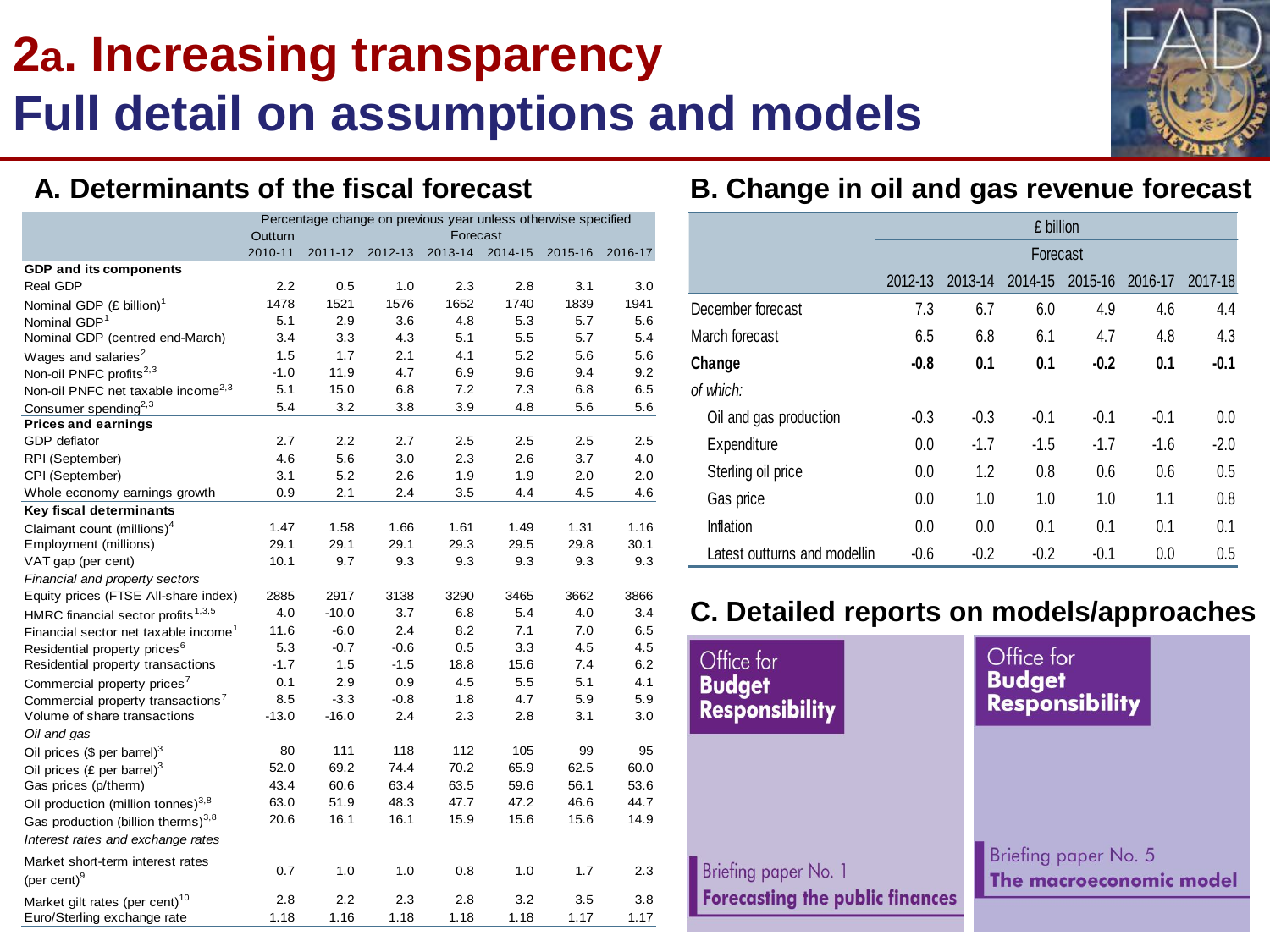# **2b. Increasing transparency Recognize and analyze uncertainty**





Source: HM Treasury, 2012, Forecasts for the UK economy: a comparison of independent forecast, March, plus additions or updates where known. Goldman Sachs estimate refers to the fiscal year 2011-12.

## **B. Fan charts: e.g. overall borrowing**



## **A. External comparisons: e.g. output gaps C. Sensitivity analysis: e.g. interest rates**

| Per cent of GDP                                                 | Change in gilt rate (bps) |     |     |     |     |        |  |
|-----------------------------------------------------------------|---------------------------|-----|-----|-----|-----|--------|--|
|                                                                 | $-50$                     |     | 50  | 100 | 150 | 200    |  |
| Cyclically-adjusted current<br>budget balance in 2017-18        | 1.0                       | 0.8 | 0.5 | 0.2 | 0.0 | $-0.2$ |  |
| Change in public sector net debt<br>between 2014-15 and 2015-16 | 2.3                       | 24  | 26  | 27  | 2.8 | 2.9    |  |

## **D. Alternative economic scenarios**

|                                                  | 2011-12 | 2012-13 | 2013-14 | 2014-15 | 2015-16          | 2016-17 |
|--------------------------------------------------|---------|---------|---------|---------|------------------|---------|
| <b>Central forecast</b>                          |         |         |         |         |                  |         |
| <b>Economic assumptions</b>                      |         |         |         |         |                  |         |
| GDP (percentage change)                          | 0.5     | 1.0     | 2.3     | 2.8     | 3.1              | 3.0     |
| CPI inflation (Q3)                               | 4.7     | 2.6     | 1.9     | 1.9     | 2.0              | 2.0     |
| ILO unemployment (% rate)                        | 8.3     | 8.7     | 8.5     | 7.9     | 7.0              | 6.1     |
| Output gap                                       | $-2.6$  | $-2.7$  | $-2.4$  | $-1.9$  | $-1.1$           | $-0.4$  |
| Fiscal impact (per cent of GDP)                  |         |         |         |         |                  |         |
| Public sector net borrowing                      | 8.3     | 5.8     | 5.9     | 4.3     | 2.8              | 1.1     |
| CACB                                             | $-4.6$  | $-4.2$  | $-2.7$  | $-1.5$  | $-0.7$           | 0.5     |
| Public sector net debt                           | 67.3    | 71.9    | 75.0    | 76.3    | 76.0             | 74.3    |
| OECD stylised downside scenario in the euro area |         |         |         |         |                  |         |
| <b>Economic assumptions</b>                      |         |         |         |         |                  |         |
| GDP (percentage change)                          | 0.5     | $-1.9$  | $-0.2$  | 2.3     | 2.8              | 3.0     |
| CPI inflation (Q3)                               | 4.7     | 2.4     | $-0.6$  | 0.0     | 0.7              | 0.8     |
| ILO unemployment (% rate)                        | 8.3     | 9.8     | 10.7    | 10.5    | 9.8              | 9.0     |
| Output gap                                       | $-2.6$  | $-5.1$  | $-6.0$  | $-5.1$  | $-4.4$           | $-3.7$  |
| Fiscal impact (per cent of GDP)                  |         |         |         |         |                  |         |
| Public sector net borrowing                      | 8.3     | 7.5     | 8.8     | 7.6     | 6.3              | 4.6     |
| CACB                                             | $-4.6$  | $-4.7$  | $-3.4$  | $-2.5$  | $-1.9$           | $-0.7$  |
| Public sector net debt                           | 67.3    | 75.6    | 83.7    | 88.9    | 92.2             | 93.5    |
| Temporary oil price spike                        |         |         |         |         |                  |         |
| <b>Economic assumptions</b>                      |         |         |         |         |                  |         |
| GDP (percentage change)                          | 0.5     | 0.3     | 2.3     | 3.0     | 3.3 <sub>1</sub> | 3.2     |
| CPI inflation (Q3)                               | 4.7     | 4.4     | 1.5     | 1.6     | 1.6              | 1.5     |
| ILO unemployment (% rate)                        | 8.3     | 9.0     | 8.7     | 8.1     | 7.1              | 6.2     |
| Output gap                                       | $-2.6$  | $-3.3$  | $-3.1$  | $-2.4$  | $-1.4$           | $-0.4$  |
| Fiscal impact (per cent of GDP)                  |         |         |         |         |                  |         |
| Public sector net borrowing                      | 8.3     | 6.0     | 6.1     | 4.5     | 3.1              | 1.3     |
| CACB                                             | $-4.6$  | $-4.1$  | $-2.5$  | $-1.4$  | $-0.8$           | 0.2     |
| Public sector net debt                           | 67.3    | 72.5    | 75.9    | 77.2    | 76.9             | 75.2    |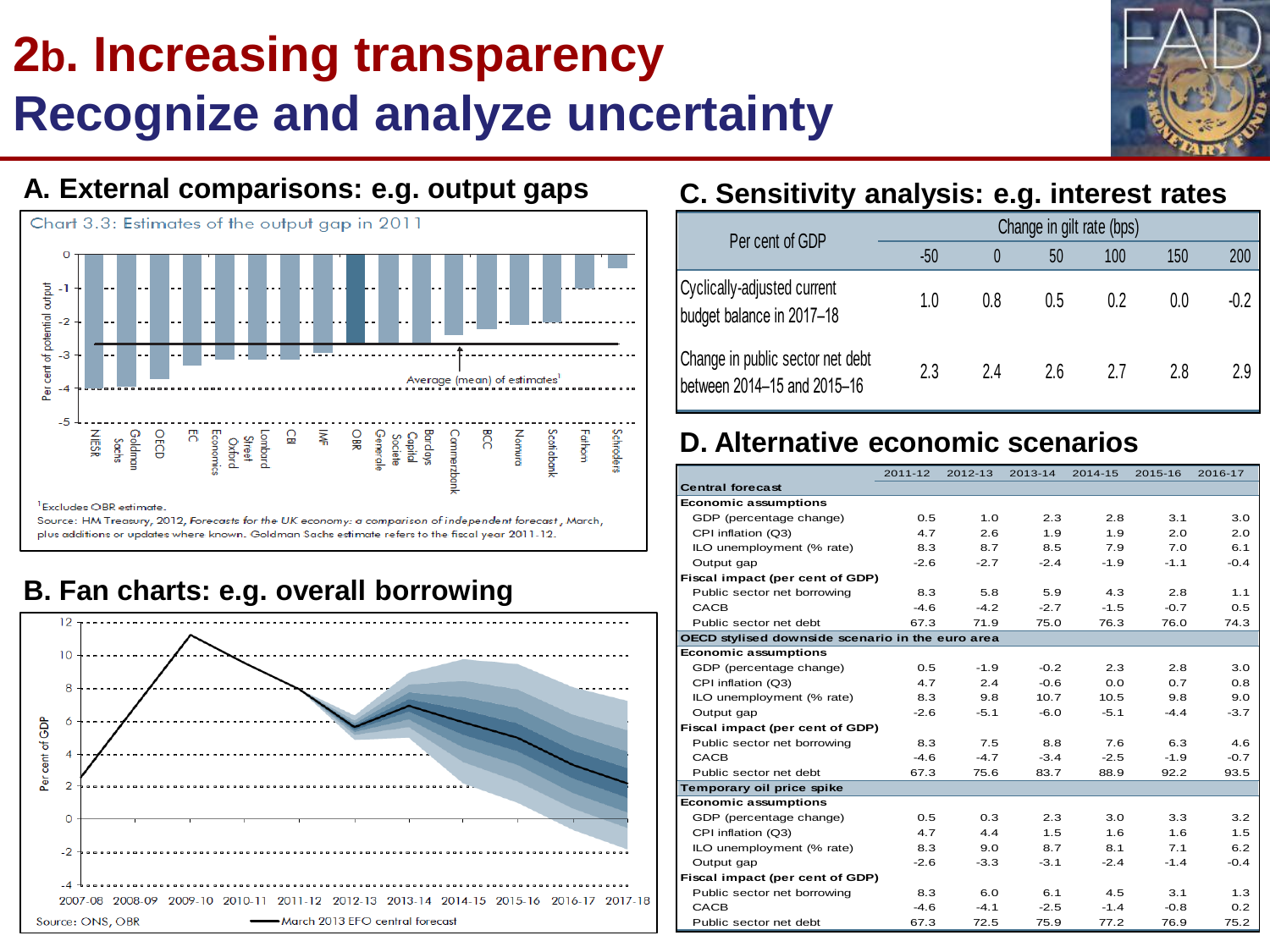# **2c. Increasing transparency** *Ex post* **forecast evaluation**



### **A: 2010 GDP fan chart and latest outturn**



### **B: Forecast error decomposition: GDP**

|                                               |                                              |         |        | Percentage points |        |            |                                   |
|-----------------------------------------------|----------------------------------------------|---------|--------|-------------------|--------|------------|-----------------------------------|
|                                               | Private<br>consumption investment Government | Private | Total  | Net trade Stocks  |        | <b>GDP</b> | <b>Statistical</b><br>discrepancy |
| June 2010 forecast                            |                                              |         |        |                   |        |            |                                   |
| 2010                                          | 2.8                                          | 0.2     | 1.2    | $-0.8$            | 1.1    | 4.4        | 0.0                               |
| 2011                                          | 2.8                                          | 1.3     | $-0.1$ | 0.1               | 0.3    | 4.4        | 0.0                               |
| 2012                                          | 2.8                                          | 1.7     | $-0.1$ | 0.6               | 0.0    | 5.0        | 0.0                               |
| Latest data                                   |                                              |         |        |                   |        |            |                                   |
| 2010                                          | 3.3                                          | 0.8     | 0.4    | $-0.7$            | 1.0    | 4.8        | 0.0                               |
| 2011                                          | 2.3                                          | 0.3     | $-0.2$ | 0.6               | 0.5    | 3.5        | 0.0                               |
| 2012                                          | 2.4                                          | 0.2     | 0.4    | $-0.7$            | $-0.3$ | 1.8        | $-0.2$                            |
| Difference <sup>1</sup>                       |                                              |         |        |                   |        |            |                                   |
| 2010                                          | 0.5                                          | 0.7     | $-0.8$ | 0.2               | $-0.1$ | 0.4        | 0.0                               |
| 2011                                          | $-0.5$                                       | $-1.1$  | 0.0    | 0.5               | 0.2    | $-1.0$     | 0.0                               |
| 2012                                          | $-0.3$                                       | $-1.5$  | 0.5    | $-1.3$            | $-0.3$ | $-3.2$     | $-0.2$                            |
| <sup>1</sup> Difference in unrounded numbers. |                                              |         |        |                   |        |            |                                   |

### **C: Forecast error decomposition: revenue**

|                                |                  | £ billion |        |          |               |         |           |  |
|--------------------------------|------------------|-----------|--------|----------|---------------|---------|-----------|--|
|                                | Forecast Outturn |           | Error  |          | of which:     |         |           |  |
|                                |                  |           |        |          | <b>Fiscal</b> |         | Classifi- |  |
|                                |                  |           |        | Economic | forecasting   | Policy  | cation    |  |
|                                |                  |           |        | factors  | errors        | changes | changes   |  |
| Income tax and NICs            | 259.0            | 254.3     | $-4.7$ | $-2.9$   | $-3.1$        | 1.2     | 0.0       |  |
| of which: Pay as you earn      | 133.3            | 133.9     | 0.6    | 0.4      | $-0.3$        | 0.6     | 0.0       |  |
| Self-assessment                | 24.2             | 20.3      | $-3.9$ | $-1.7$   | $-2.4$        | 0.3     | 0.0       |  |
| <b>NICs</b>                    | 103.3            | 101.6     | $-1.7$ | $-0.3$   | $-1.8$        | 0.4     | 0.0       |  |
| Value added tax                | 96.9             | 98.1      | 1.2    | $-1.3$   | 2.5           | 0.0     | 0.0       |  |
| Onshore corporation tax        | 38.4             | 33.8      | $-4.6$ | $-1.4$   | $-3.2$        | 0.0     | 0.0       |  |
| UK oil and gas receipts        | 10.2             | 11.3      | 1.1    | $-1.1$   | 0.7           | 1.5     | 0.0       |  |
| <b>Fuel duties</b>             | 28.9             | 26.8      | $-2.1$ | 0.1      | 0.1           | $-2.3$  | 0.0       |  |
| <b>Business rates</b>          | 25.7             | 25.0      | $-0.7$ | 0.1      | $-0.6$        | $-0.2$  | 0.0       |  |
| Council tax                    | 26.0             | 26.0      | 0.0    | 0.0      | 0.0           | 0.0     | 0.0       |  |
| Excise duties                  | 19.2             | 20.1      | 0.9    | 0.3      | 0.5           | 0.1     | 0.0       |  |
| Capital taxes                  | 15.9             | 16.2      | 0.3    | $-1.9$   | 2.2           | 0.0     | 0.0       |  |
| Other taxes                    | 37.4             | 39.4      | 2.0    | 0.1      | 1.2           | 0.4     | 0.3       |  |
| <b>National Accounts taxes</b> | 557.6            | 550.9     | $-6.7$ | $-8.0$   | 0.2           | 0.8     | 0.3       |  |
| Interest & dividend receipts   | 5.5              | 5.8       | 0.3    | $-2.8$   | 0.6           | 0.0     | 2.4       |  |
| Other receipts                 | 21.1             | 19.8      | $-1.3$ | 0.0      | $-0.3$        | 0.0     | $-1.0$    |  |
| <b>Current receipts</b>        | 584.2            | 576.4     | $-7.8$ | $-10.8$  | 0.5           | 0.8     | 1.7       |  |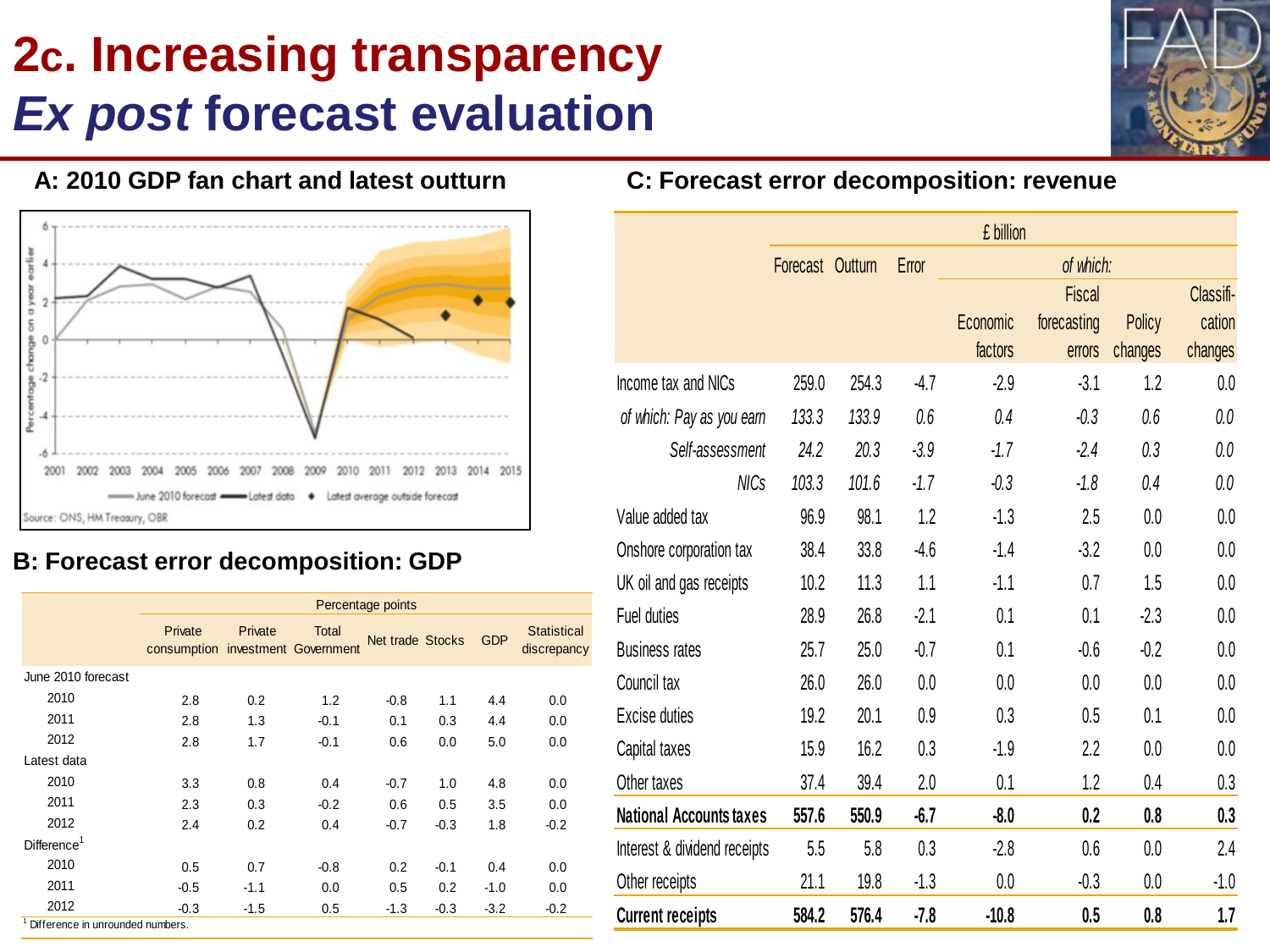## **2d. Increasing transparency Process and internal governance**



|            | Ministers, Special Advisers and their private office staff between 6 December 2013 and 18 March 2014                            |                 | Log of substantive contact between the Office for Budget Responsibility and Treasury Ministers, Shadow |
|------------|---------------------------------------------------------------------------------------------------------------------------------|-----------------|--------------------------------------------------------------------------------------------------------|
| Date       | Which Ministers, Offices or<br>Special Advisers?                                                                                | Type of contact | Brief summary of discussion/purpose                                                                    |
| 31/01/2014 | Chancellor, Chief Secretary,<br>Chancellor's and CST's office<br>officials, special adviser, other<br><b>Treasury officials</b> | Email           | Note on the first round economy<br>forecast                                                            |
| 13/02/2014 | Chancellor, Chief Secretary,<br>Chancellor's and CST's office<br>officials, special adviser, other<br><b>Treasury officials</b> | Email           | Note on the first round fiscal forecast                                                                |
| 26/02/2014 | Chancellor, Chief Secretary,<br>Chancellor's and CST's office<br>officials, special adviser, other<br><b>Treasury officials</b> | Email           | Note on the second round economic<br>and fiscal forecast                                               |
| 27/02/2014 | Shadow Chancellor of the<br>Exchequer                                                                                           | Meeting         | To discuss policy costings process                                                                     |
| 17/03/201  | Chancellor, Chief Secretary,<br>Chancellor's and CST's office                                                                   | Erroril         | Note on the third round economic and                                                                   |

### **C: Detailed annual report and accounts D: Quarterly expenditure above £500**

### Office for **Budget Responsibility**

### **Annual report and accounts 2013-14**

### **A: Log of contact with Ministers B: Description of forecast process and timetable**

highlight the uncertainties around many of these costings.

- We then produced a third economy and fiscal forecast, which allowed us to take on latest data and to ensure that our judgements on the fiscal forecast had been incorporated. We finalised this forecast and sent it to the Chancellor on 7 March, and we met with him and Treasury officials to discuss it on 10 March. Alongside our third fiscal forecast, we provided a pre-measures forecast of spending subject to the Government's new welfare cap.
- During the week before publication we produced our final forecast, incorporating the effects of the final package of policy measures. We were provided with final details of all major policy decisions with a potential impact on the economy forecast on 11 March. We provided the Treasury with our final post-measures forecast on 13 March. Our final fiscal forecast included the direct fiscal effects of the full set of Budget policy decisions, the final version of which was provided to us on 14 March.
- At the Treasury's written request, and in line with pre-release access arrangements for data releases from the ONS, we provided the Chancellor with a full draft of the EFO



Expenditure over £500, April 2013 - September 2013

The Office for Budget Responsibility is committed to transparency in its use of public funds. The release of information covers expenditure to single suppliers to the OBR in excess of £500. The table below also includes instances where cumulative transactions to a single supplier in excess of £500 within the period covered by this release. The information below does not include any detail on remuneration or reimbursement of staff.

| <b>Supplier</b>                | <b>Transaction description</b>                                                                                                                          | Value (£) |
|--------------------------------|---------------------------------------------------------------------------------------------------------------------------------------------------------|-----------|
| The Stationery Office          | Printing and publishing of the March 2013<br>Economic and fiscal outlook, the 2013 Annual<br>Report, and the July 2013 Fiscal sustainability<br>report. | 9.092     |
| Pynk and Fluffy                | Website maintenance                                                                                                                                     | 1.440     |
| National Audit Office          | Audit of the Office for Budget Responsibility                                                                                                           | 20,000    |
| Government Economic<br>Service | Annual membership charges                                                                                                                               | 2.278     |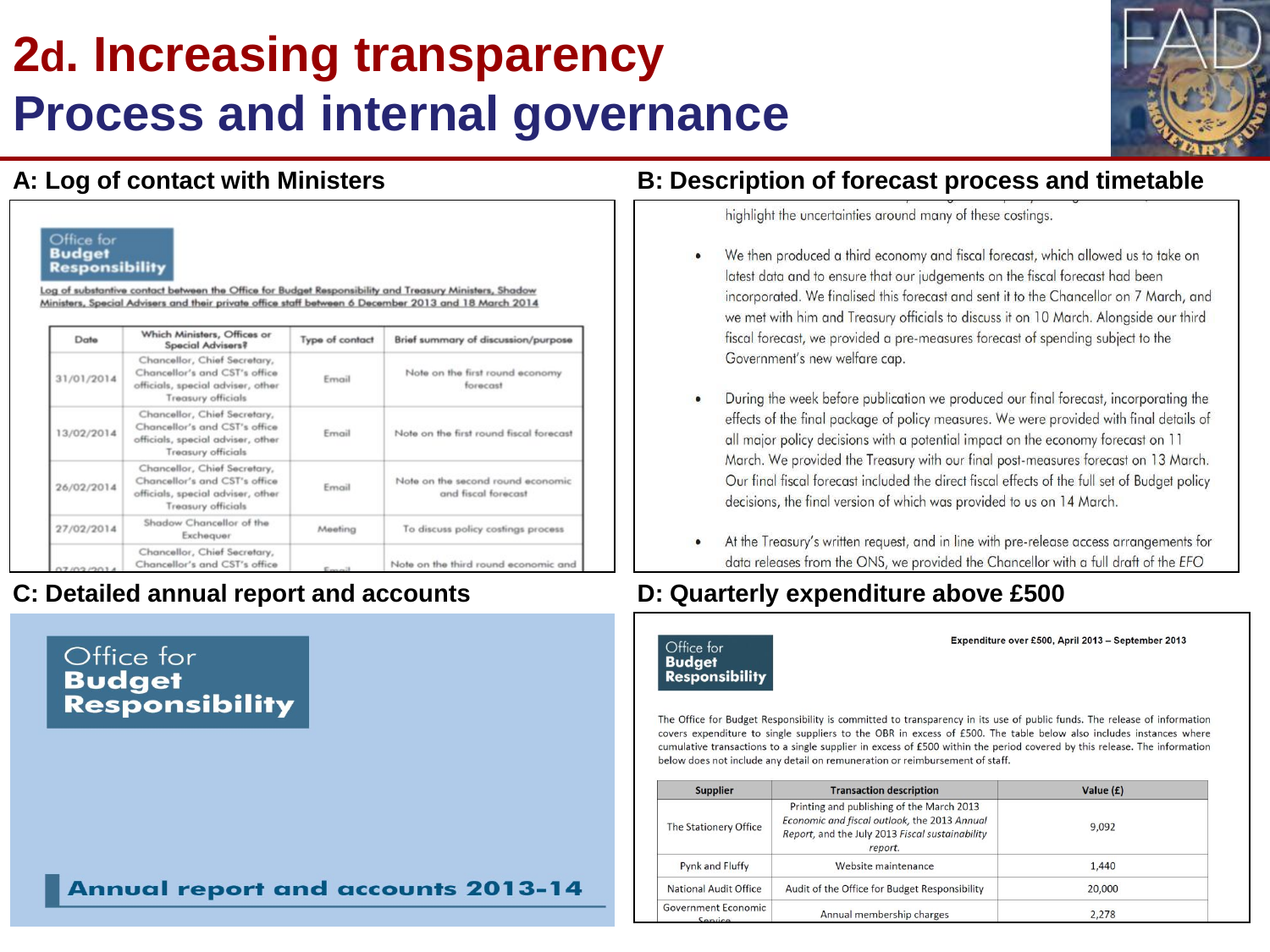**2e. Increasing transparency Limits on transparency?**



**Some limits in practice:**

- **1) Legal restrictions: e.g. some taxpayer information**
- **2) Internal workings/debate prior to final judgments**
- **3) Obscure/unconsidered model outputs**

**Ultimately would consider requests consistent with UK's Freedom of Information laws**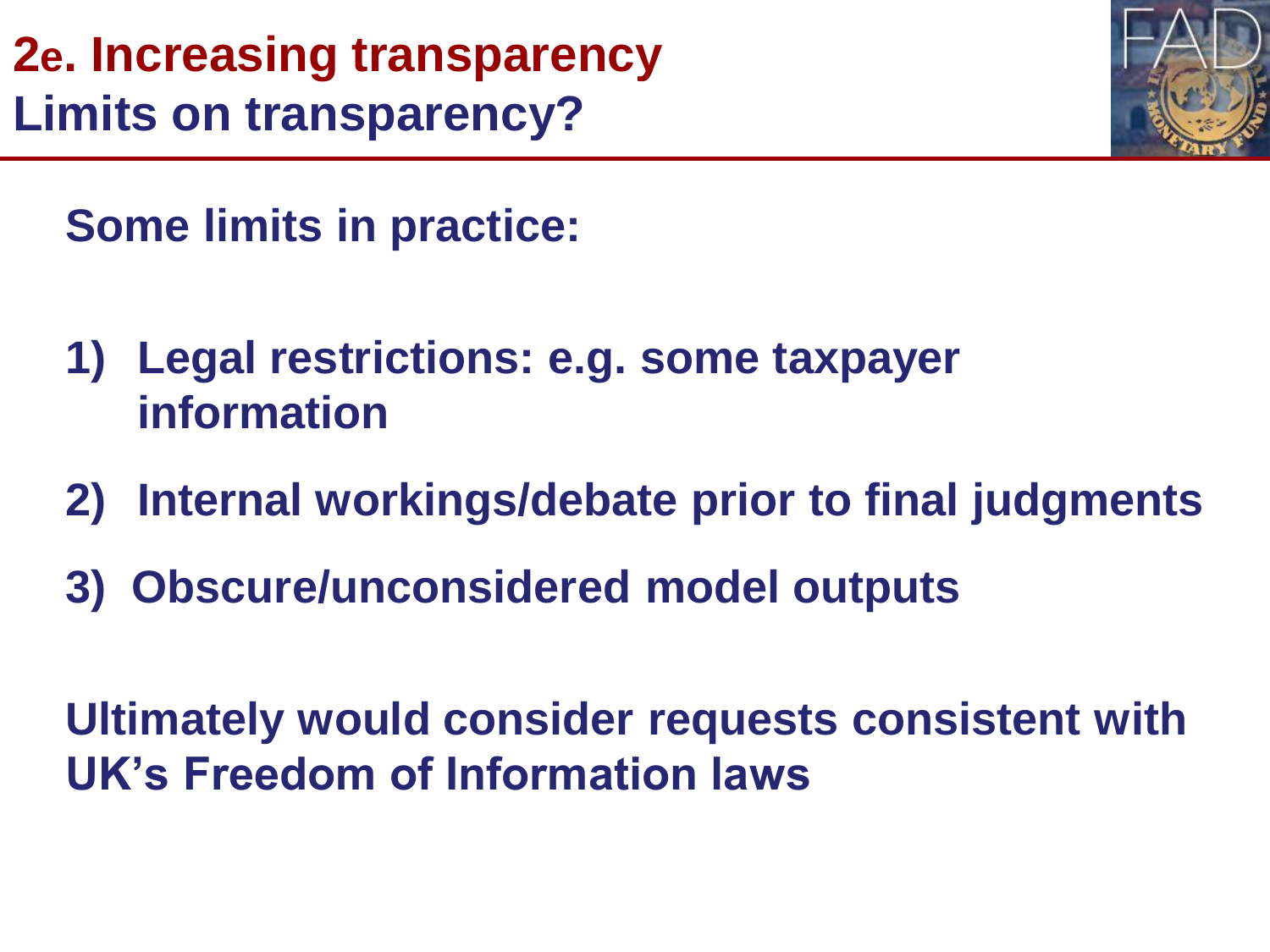### **3a. Communication channels Primary route: reports available via website** Follow @obr\_uk | Accessibility | Cookie Policy | Feedback | Contact us Office for Office for **Budget Budget Responsibility** "It is the duty of the Office to examine and report **Responsibility** on the sustainability of the public finances" About the OBR **Links** Go What's new What's coming **Publications** Data Search **Economic and fiscal outlook** March 2014 Core publications What we do Budget deficit rises in first half of 2014-Economic and fiscal outlook 15 The Office for Budget Responsibility: Office for **Budaet** • produces forecasts for the **Responsibility** Fiscal sustainability report Public sector net borrowing is up £5.4 economy and public finances. billion year-on-year in the first half of  $\bullet$  judges progress towards the 2014-15. While income tax receipts are Forecast evaluation report Government's fiscal targets. expected to be end-loaded this year due to income shifting around last year's cut • assesses the long-term Welfare trends report sustainability of the public finances, in the additional rate of income tax. genuine weaknesses mean it is looking **Fiscal sustainability report** • scrutinises the Treasury's costing likely that our full year receipts growth of tax and welfare measures. **July 2014** forecast will not be met. A brief quide to the public finances read more **Topics** Read more What's coming Office for **Budget** Public finance forecasts **Responsibility** Public finances release Monthly public finance data **NOV** What else is new Economic forecasts Economic and fiscal outlook First Welfare trends report published  $\overline{3}$ 16th October 2014 Long term sustainability **DEC Forecast evaluation report** Our first Welfare trends report looks back at the past three decades of welfare spending and forward to prospects over the coming five years. We consider the key October 2014 Policy costings Public finances release 19 risks to our forecast for welfare spending, both inside and outside the Government's 'welfare cap'. Supporting documents can be accessed via the main Welfare trends Forecast performance **DEC 9**report page [...]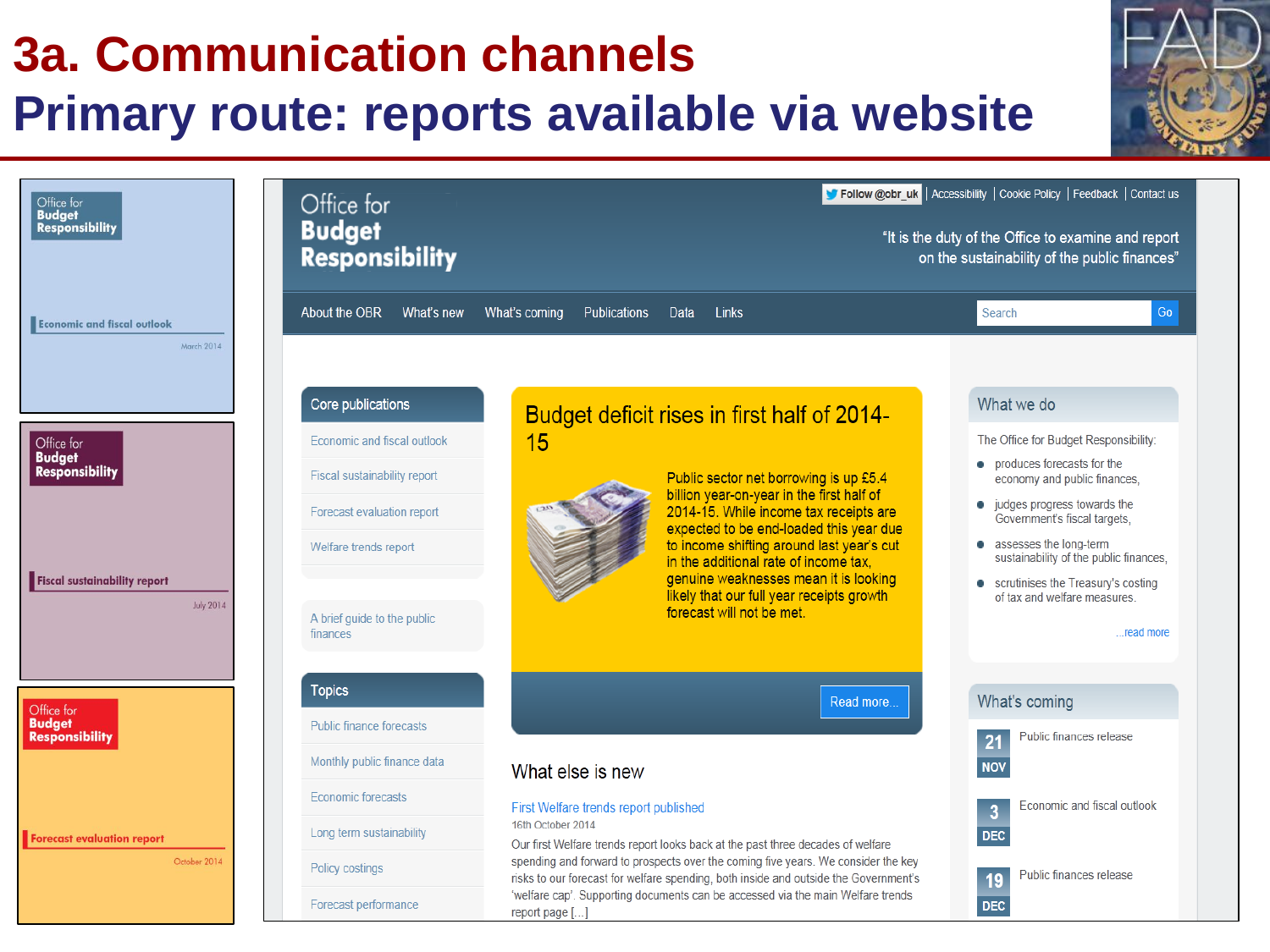## **3b. Communication channels Website is main access point for reports**



Source: Review stakeholder survey results.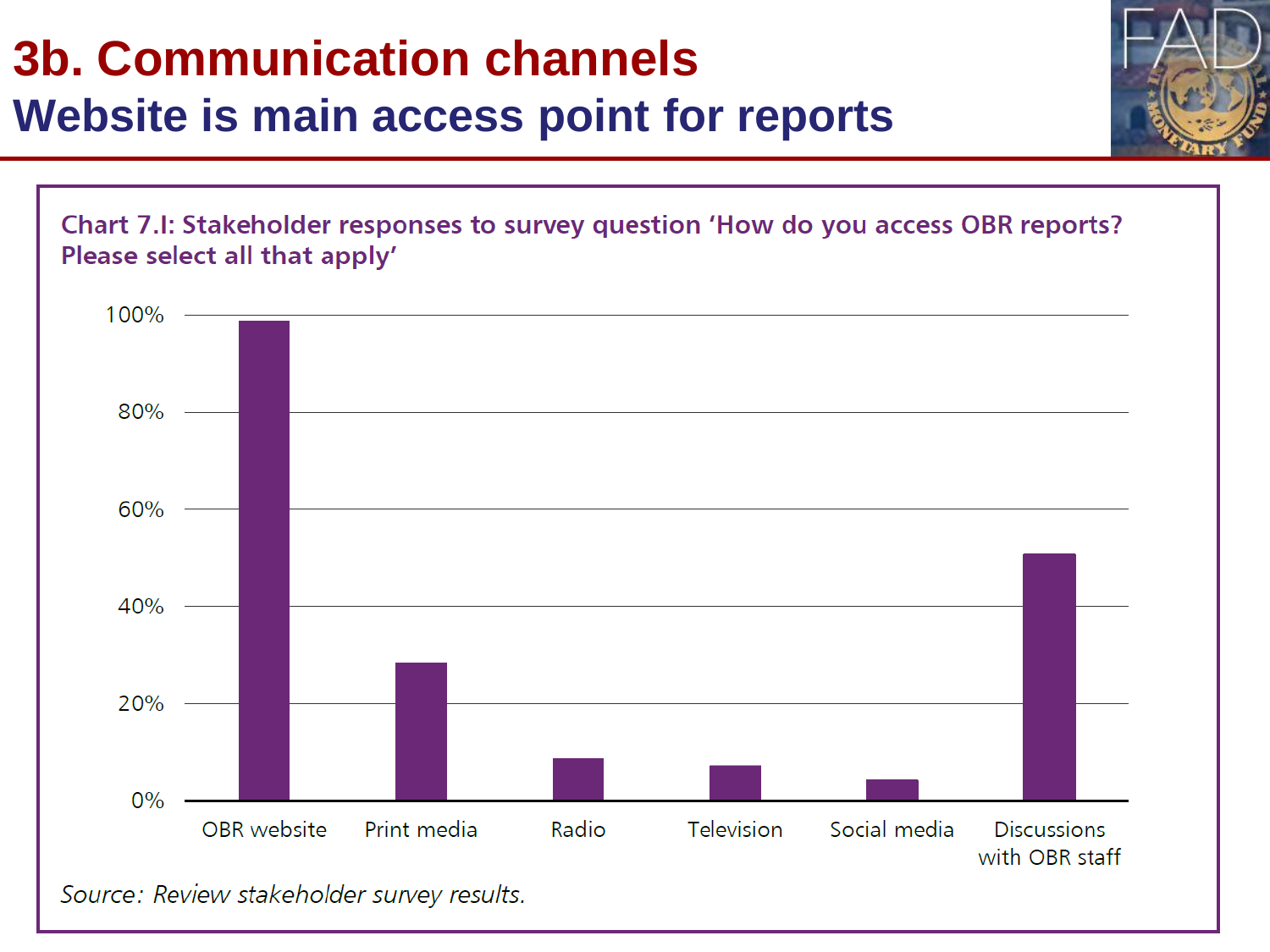# **3c. Communication channels Supplementary routes**









**1) Press conference – alongside main reports (4 per year)**

**2) Parliamentary committee hearing – 2/3 times per year**

**3) Press interviews – alongside main report, occasional other times**

**4) Press questions – mainly technical and handled by staff**

**5) Other – speeches (1/2 per year), seminars, stakeholder meetings**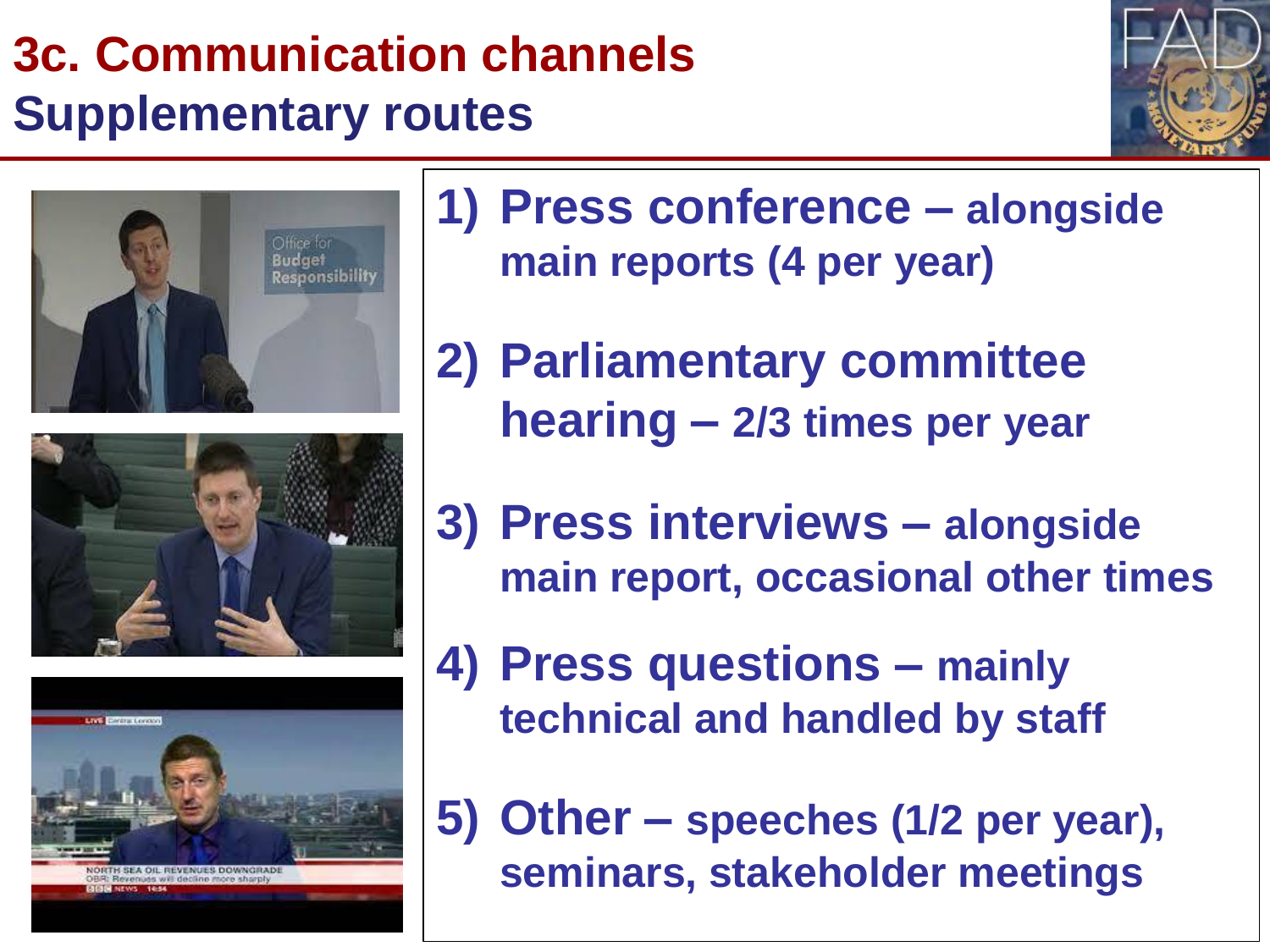# **3c. Communication channels Target audiences**

- **1) The Government and the Treasury**
- **2) Parliamentarians**
- **3) Economic and financial media**
- **4) UK and international analysts**









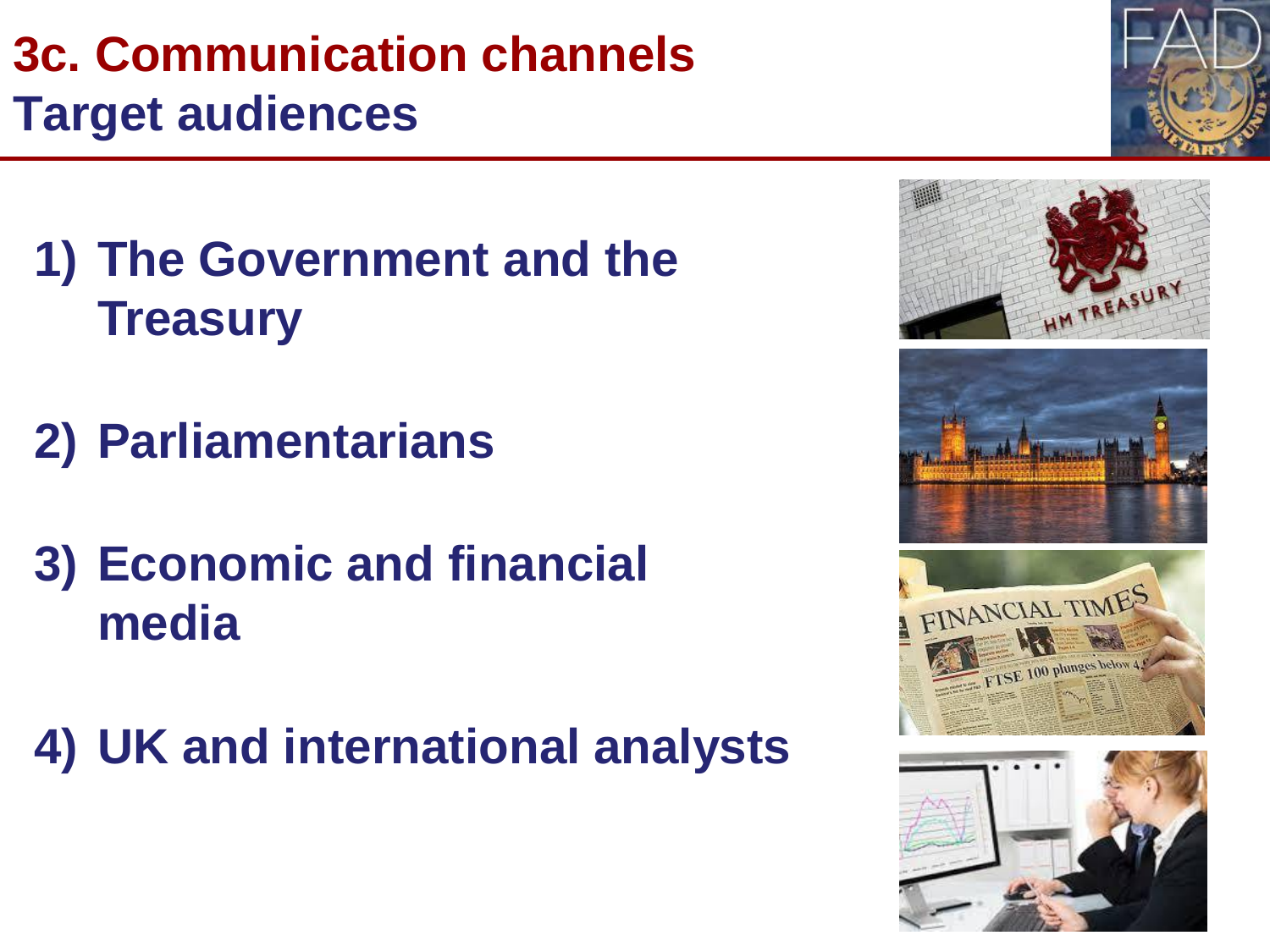## **4a. Communication 'strategy' Direct and active/proactive around release of core outputs, generally lower profile at other times**



### Source: Review team analysis of Factiva.

Note: given the parameters of the search, these results are indicative of a broad trend rather than a definitive measure of all articles and whether they were positive, neutral or negative in tone.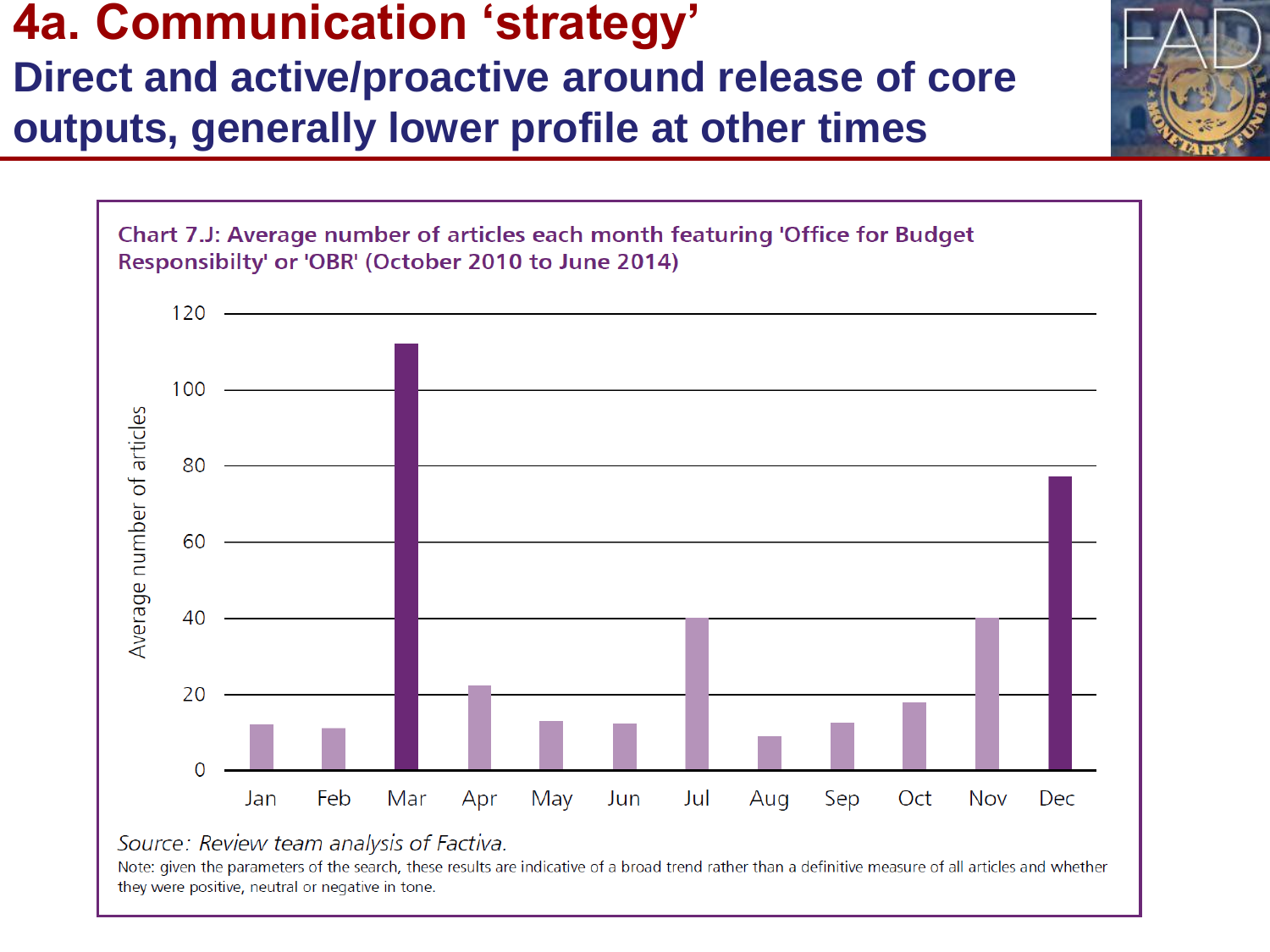## **4b. Communication 'strategy' Limited high profile interventions outside release of core outputs**

## **Away from core reports:**

• **generally low profile: responding to technical questions, seminars, stakeholder outreach, 'context' speeches**

- • **limited high-profile interventions. Only within remit and when analytical case is very clear:**
- **►Greater impact**
- **►Less risk of setting precedents ►Less risk to reputation for independence**

Das Prime Minister

I note that you said in your speech on the economy yesterday:

"As the Independent Office for Budget Responsibility has made clear, growth has been depressed by the financial crisis, by the problems in the eurozone and by a 60% rise in oil prices between August 2010 and April 2011. They are absolutely clear, and they are absolutely independent. They are absolutely clear that the deficit reduction plan is not responsible; in fact, quite the opposite. "

For the avoidance of doubt, I think it is important to point out that every forecast published by the OBR since the June 2010 Budget has incorporated the widely held assumption that tax increases and spending cuts reduce economic growth in the short term.

To date our forecasts have used 'multipliers' that imply that every £100 of fiscal consolidation measures reduce CDP in that year by around £100 for

Last updated: March 8, 2013 8:16 pm

## **OBR** hits back at Cameron on austerity

By Claire Jones and George Parker

David Cameron has been rebuked by his own budget watchdog for trying to spin his way out of economic difficulty, after the prime minister suggested that austerity was not to blame for the lack of growth.

Mr Cameron claimed this week that the coalition's deficit reduction plan was not responsible for the flatlining economy, blaming instead the financial crisis, a 60 per cent rise in oil prices and eurozone problems.

| <b>More</b>          |                               |  |
|----------------------|-------------------------------|--|
| <b>ON THIS STORY</b> |                               |  |
|                      | Janan Ganesh Better make this |  |

But the prime minister's claim that the Office for Budget Responsibility endorsed his view brought a stinging letter from Robert Chote, the fiscal watchdog's chairman, who said all OBR forecasts concluded that "tax increases and spending cuts reduce economic growth in the short term".